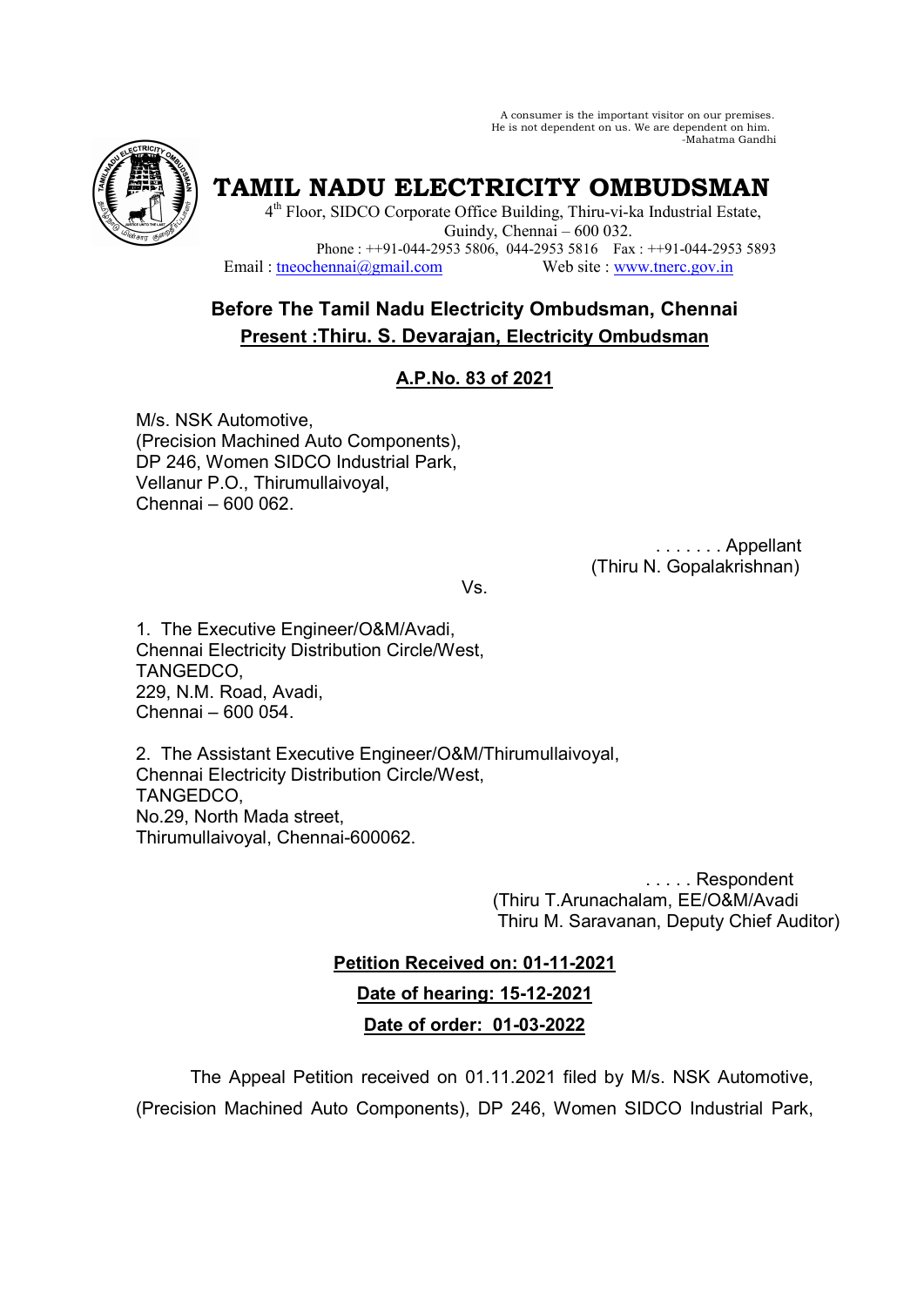Vellanur P.O., Thirumullaivoyal, Chennai – 600 062 was registered as Appeal Petition No. 83 of 2021. The above appeal petition came up for hearing before the Electricity Ombudsman on 15.12.2021. Upon perusing the Appeal Petition, Counter affidavit, written argument and the oral submission made on the hearing date from both the parties, the Electricity Ombudsman passes the following order.

### **ORDER**

### 1. **Prayer of the Appellant:**

 The Appellant has prayed to adjust the amount in future bills collected in SC No. 453-005-3555.

# **2.0 Brief History of the case:**

2.1 The Appellant has stated that he informed TANGEDCO to change the defective meter and it was changed after so many reminders. He stated that during this period he had paid high average amount. After eight months he had received shortfall amount notice.

2.2 The Appellant has replied to the notice and without considering his reply TANGEDCO added shortfall amount to his service account.

2.3 To adjust the amount in future bills, the Appellant has approached the CGRF of Chennai EDC/West 09.08.2021.

2.4 The appellant has filed a petition before the CGRF of Chennai EDC/West on 09.08.2021. The CGRF of Chennai EDC/West has issued an order dated 16.10.2021. Aggrieved over the order, the appellant has preferred this appeal petition before the Electricity Ombudsman.

# **3.0 Orders of the CGRF :**

3.1 The CGRF of Chennai Electricity Distribution Circle/West have issued its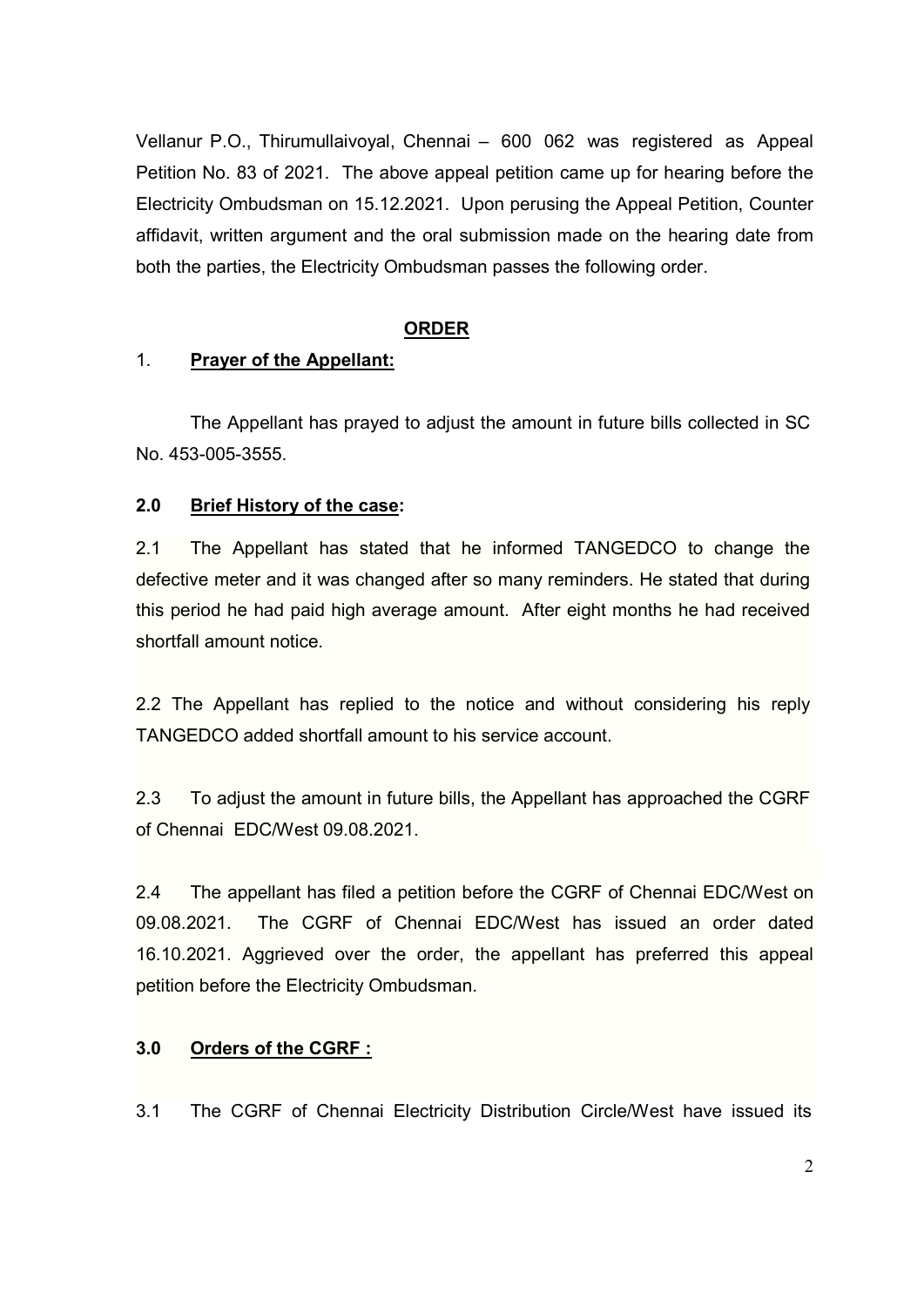order on 16.10.2021. The relevant portion of the order is extracted below :-

*"Order:* 

 *The forum directs the Respondent Executive Engineer/O&M/Avadi to send a detailed action taken report within 15 days on receipt of this order to the forum."* 

# **4.0 Hearing held by the Electricity Ombudsman:**

4.1 To enable the Appellant and the Respondents to put forth their arguments, a hearing was conducted on 15.12.2021 through video conferencing.

4.2 The Appellant Thiru N. Gopalakrishnan has attended the hearing and put forth his arguments.

4.3 The Respondents Thiru T.Arunachalam, EE/O&M/Avadi and Thiru M. Saravanan, Deputy Chief Auditor of Chennai EDC/West have attended the hearing and put forth their arguments.

4.4 As the Electricity Ombudsman is the appellate authority, only the prayers which were submitted before the CGRF are considered for issuing order. Further the prayers which requires relief under the Regulations for CGRF and Electricity Ombudsman, 2004 alone are discussed hereunder.

# **5.0 Arguments of the Appellant :**

5.1 The Appellant has stated that he had informed the Respondent well in advance early on 4.11.2019 to change the defective meter and the reason low consumption of power due to economic slowdown. But it was changed after so many reminders and follow-ups only.

5.2 The Appellant has stated that even though during this period he paid high average amount, after eight months he had received short fall amount notice. The Appellant has stated that he had sent reply notice to TANGEDCO, AE/AEE for wrongly calculated short fall amount on 09.08.2021. Without considering the reply, the Respondent has added the short fall amount to our service account.

5.3 The Appellant has stated that due to corona lockdown they were unable to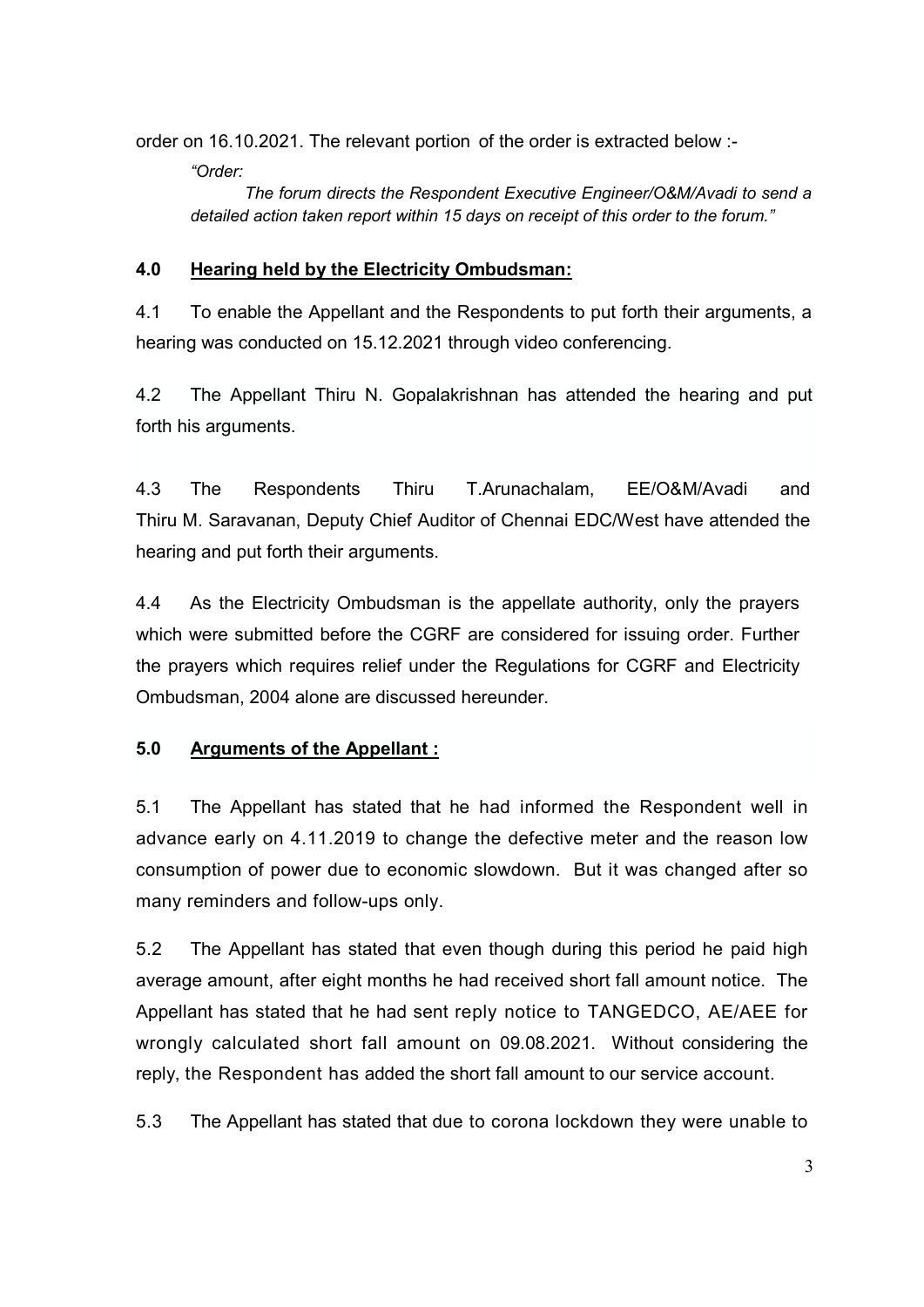meet anyone. Moreover they need to run their unit for essential product category. In the TANGEDCO service account unable to pay the regular bill without CC arrear payment clearance and not able to meet high officials easily. So we paid online to adjust the same in future. Already letter given for proper justice. Short fall amount calculated wrongly and it is against the TNERC Supply Code Regulations.

5.4 The Appellant has stated that the Respondent has not considered their petition and not abided TNERC regulation to adjust the paid amount.

5.5 The Appellant has stated that they are depressed and lost huge time to followup this problem and lost huge business hours. The Appellant has prayed to adjust the amount in future bills.

#### **6.0 Counter submitted by the Respondent**:

6.1 The Respondent has submitted that the defective meter in the N.S.K. Automotive, (Precision Machined Auto Components), DP. 246, Women SIDCO Industrial Park, Vellanur (P.O), Thirumullaivoyal, was inspected by AEE/Thirumullaivoyal and after sanctioning of the estimate the defective meter was replaced. The consumer had paid the average for the above defective period.

6.2 The Respondent has submitted that the audit team had raised an amount of Rs.1,78,658/- for LTSC.No.453-005-3555 during the above said defective period vide audit slip No.186 dt.24.02.2020. After due intimation to consumer the amount was included in the service on 05.03.2021. The consumer had requested to furnish the details for substantiating the wrong claim. But due to Pandemic lock down, the consumer had paid the audit claim under protest on 18.03.2021.

6.3 On representation from the consumer, a dropping proposal was submitted to Audit branch on 31.05.2021, mentioning clearly that the claim of audit in arriving average shortfall amount has been made without following the provisions in TNERC Supply Code Regulations. But, the audit had rejected dropping proposal in their letter dt. 26.7.2021 on the ground that the party had already paid the amount and hence the dropping proposal couldn't be accepted.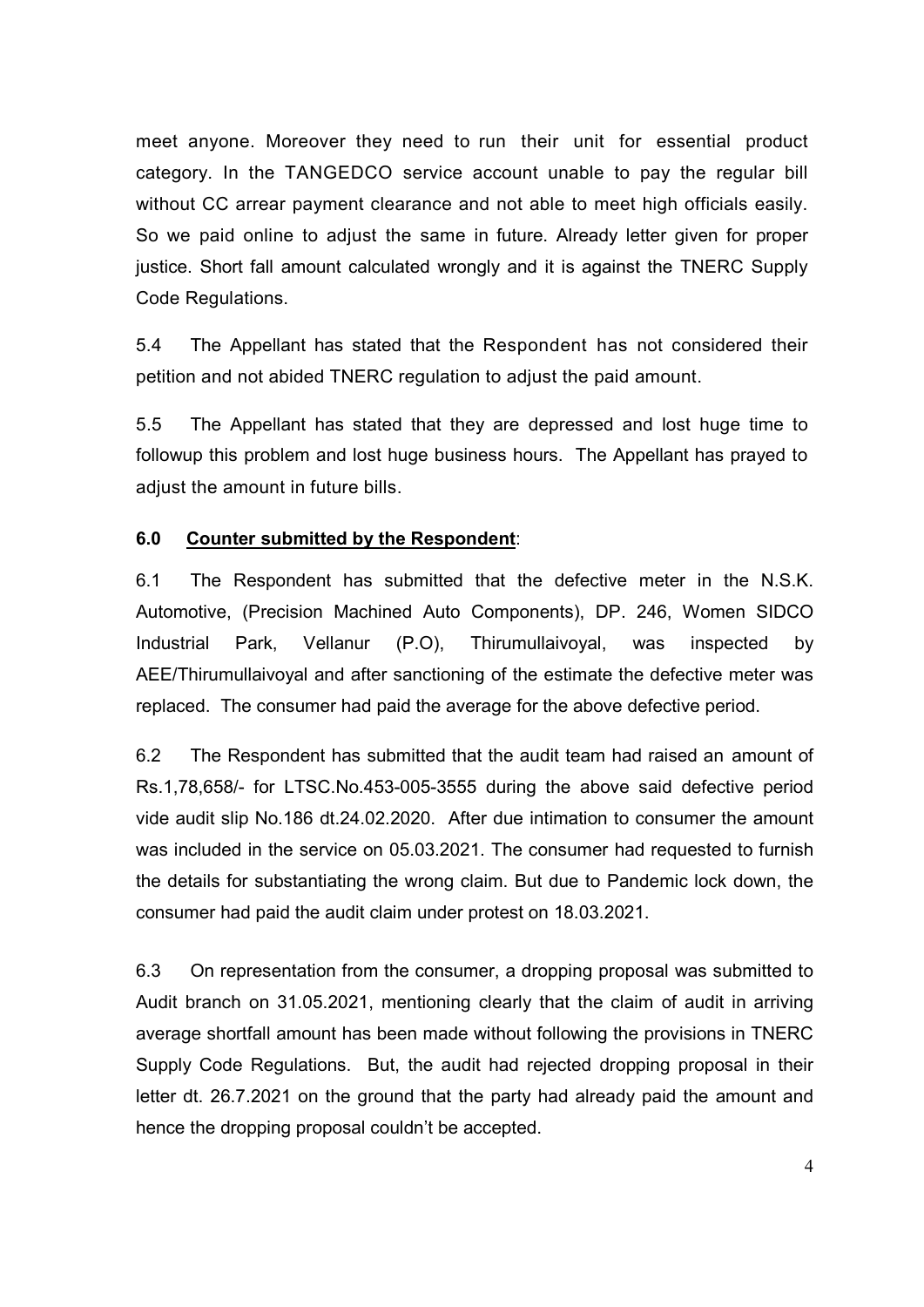6.4 In response to the CGRF petition dt. 01.09.2021 filed by M/s. NSK Automotive, CGRF had directed to sent a detailed action taken report within 15 days on receipt of the order to the forum on 16.10.2021 and the same was also sent.

6.5 The Respondent has submitted that based on the CGRF order, the case was again studied and considering the validity of the consumer's request the dropping proposal was again resubmitted to Audit branch on 03.12.2021 stating that the reason for rejection of the dropping proposal was not given but was rejected again without any valid reason.

#### **7.0 Findings of the Electricity Ombudsman:**

7.1 I have heard the arguments of both the appellant and the Respondent. Based on the arguments and the documents submitted by them the following conclusion is arrived.

7.2 The Appellant has stated that he had informed the Respondent in his letter dated 04.11.2019 regarding meter display failure but the Respondent replaced the defective meter only on 23.01.2019. Later, based on the audit slip dt. 24.02.2020, the Respondent in his letter dated 21.09.2020 raised a demand for an amount of Rs.1,78,658/- towards shortfall for the meter defective period. The Appellant has argued that the shortfall has been calculated wrongly against the Supply Code Regulations and requested to adjust the excess amount paid by him.

7.3 The Respondent has stated that the Appellant has paid the shortfall amount with protest and requested to drop the shortfall claim. The representation of the Appellant was considered and a dropping proposal was submitted by the Respondent which was rejected by the audit wing of the Licensee without valid reason for the rejection.

7.4 In the absence of CMRI data, the period of meter failure can be decided based on the consumer ledger data only. The meter reading has been recorded as 6668.29 Kwh on 26.09.2019 while recording current consumption for the billing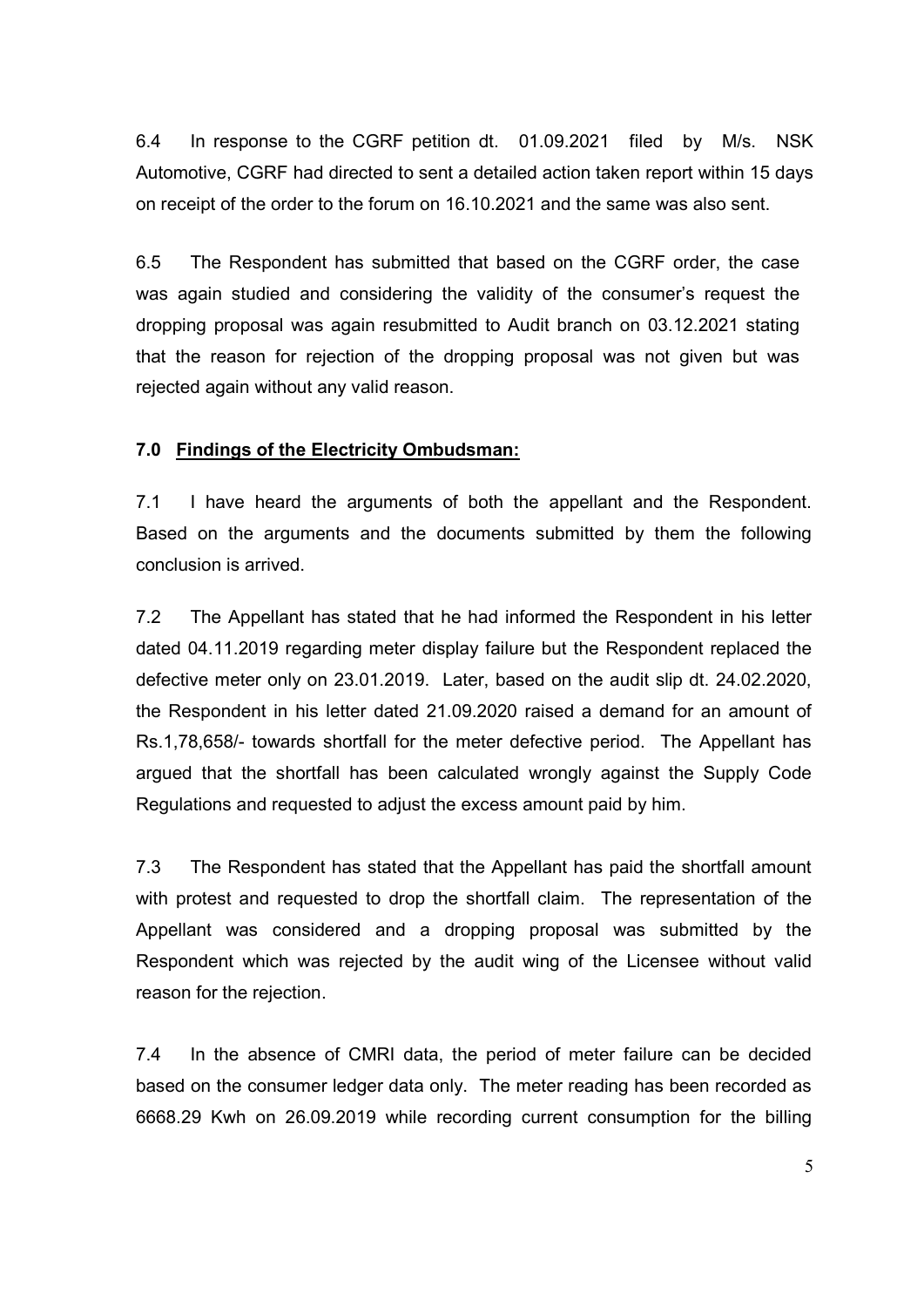month 09/2019 since the meter display was healthy. Only on 31.10.2019 while recording current consumption for the billing month 10/2019 the display failure has been noted and the reading was also 6668.29 Kwh. Later the meter has been replaced on 23.01.2020. Hence the meter defective period is considered to be from 27.09.2019 to 23.01.2020. As the meter was healthy while recording current consumption reading on 26.09.2019, the Appellant is not eligible to claim shortfall for the billing month 09/2019. Accordingly, the shortfall claim made for the billing month 09/2019 is rejected.

7.5 The Respondent has computed shortfall considering the current consumption recorded in the billing months of 02/2019, 03/2019, 04/2019 & 05/2019, the average of which is 18,133 units. The Respondent has failed to justify with reasons for adopting the above current consumption units for arriving at the shortfall for the meter defective period though it has been mentioned in the audit slip that Regulation 11(2) of the Tamil Nadu Electricity Supply code has been adopted which is not in order. Adopting Regulation 11(2) of the Supply Code and considering the current consumed in the four billing months 09/2019, 08/2019, 07/2019 & 06/2019 preceding 10/2019 during which the meter failed, the average current consumption would be 12,387.2 units which is considered to be reasonable.

 In view of the above, I am of the opinion that the average shortfall shall be computed for the meter defective period from 27.09.2019 to 23.01.2020 adopting Regulation 11(2) of the Tamil Nadu Electricity Supply Code and the excess amount if any paid by the Appellant shall be adjusted in the future bills as per the Regulation 12(2) of the Tamil Nadu Electricity Supply Code.

#### **8.0 Observation:**

8.1 Inspite of elaborate and clear guideline issued by the Tamil Nadu Electricity Regulation Commission periodically, time and again it is observed that the order issued by the CGRF, CEDC/West is not decisive but has directed the Respondent to submit a detailed report on the action taken. Further, the date of CGRF order has not been recorded. It is also pointed out that the counter submitted by the Respondent is superficial and very poor wherein the important details such as date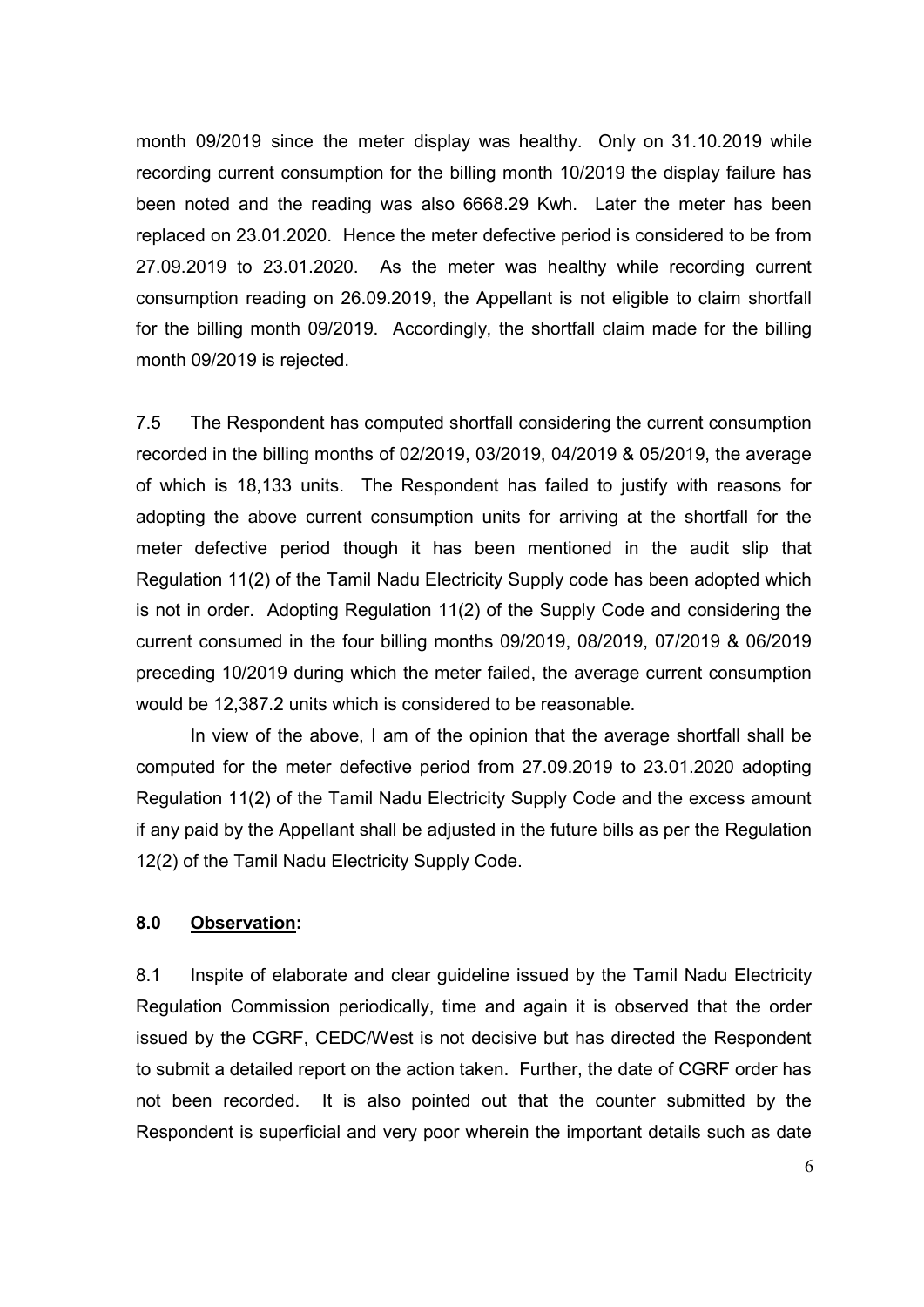of display failure observed, period of meter defect, Regulation adopted for computing average shortfall, etc. have not been discussed.

### **9.0 Conclusion:**

9.1 As per my findings in the para 7.0 above,

(i) the shortfall claim made by the Respondent for the billing month 09/2019 is rejected.

(ii) the Respondent is directed to compute the average shortfall for the meter defective period from 27.09.2019 to 23.01.2020 adopting Regulation 11(2) of Tamil Nadu Electricity Supply Code and to adjust the excess amount if any paid by the Appellant in the future bills as per the Regulation 12(2) of the Tamil Nadu Electricity Supply Code.

9.2 A compliance report to the Electricity Ombudsman shall be submitted by the Respondent within 30 days from the date of receipt of this order.

9.3 With the above findings the AP. No. 83 of 2021 is finally disposed of by the Electricity Ombudsman. No Costs.

> **(S. Devarajan)**  Electricity Ombudsman

"நுகா்வோா் இல்லையேல், <u>நிறு</u>வனம் இல்லை" "No Consumer, No Utility"

To

1. M/s. NSK Automotive, (Precision Machined Auto Components), DP 246, Women SIDCO Industrial Park, Vellanur P.O., Thirumullaivoyal, Chennai – 600 062.

2. The Executive Engineer/O&M/Avadi, Chennai Electricity Distribution Circle/West, TANGEDCO, 229, N.M. Road, Avadi, Chennai – 600 054.